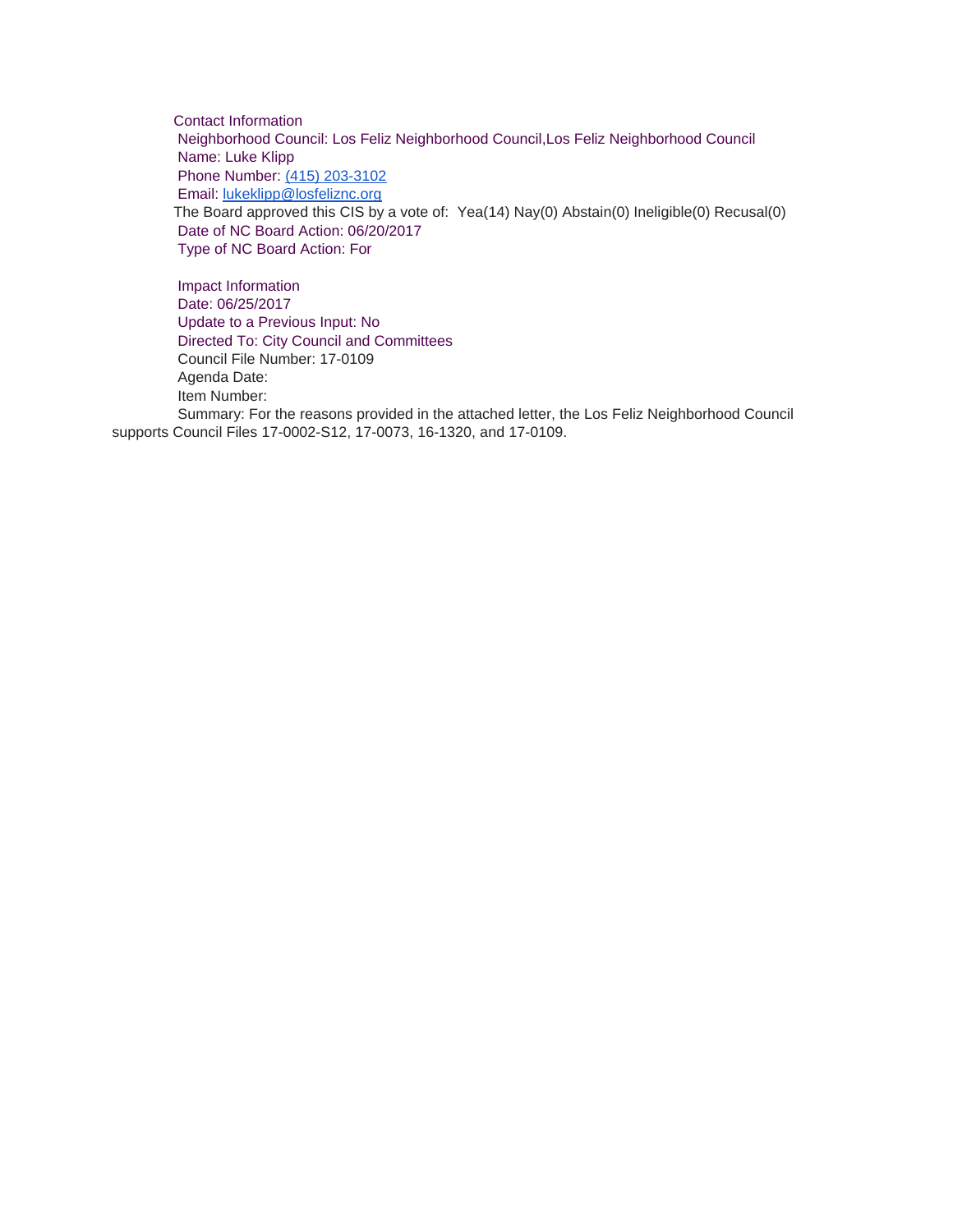

**PRESIDENT** Luke H. Klipp

**VICE PRESIDENTS** [Vacant] - Administration Jon Deutsch - Communications

> **TREASURER** [Vacant]

**SECRETARY** Bryant Edwards

**CITY OF LOS ANGELES LOS FELIZ NEIGHBORHOOD COUNCIL**



**CERTIFIED COUNCIL #35**

**PO Box 27003 Los Angeles, CA 90027-0003**

 **(213) 973-9758**

**www.losfeliznc.org**

**info@losfeliznc.org**

June 20, 2017

200 North Spring Street Los Angeles, CA 90012

Hon. Eric Garcetti, Mayor, and The Resolution of Re: Council Files 17-0002-S12, Members of the LA City Council 17-0073, 16-1320, and 17-0109

Dear Mayor Garcetti,

The Los Feliz Neighborhood Council represents the Los Feliz/Griffith Park area, with nearly 40,000 Los Angeles stakeholders who reside, own property, or conduct business in our neighborhood.

Members of our extended community have been adversely affected by the presence of ICE (Immigrations and Customs Enforcement) officers in area neighborhoods. We believe that our city's leaders need to be proactive and forward-thinking in advocating for policies that support and ensure the safety of all community members, regardless of immigration status.

LFNC appreciates that the City Council has made an effort to directly address issues pertaining to our immigrant communities by creating an Ad Hoc Committee on Immigrant Affairs, and that our own councilmember, David Ryu, has participated in supporting immigrant communities through his involvement with this committee.

As such, we would like to provide recommendations for actions that the council and city leaders can take to protect our immigrant communities' human rights, and in turn, protect our families, children, and the fabric of our communities.

- 1. **Declare Los Angeles a sanctuary city.** Following the example of Santa Ana, CA, officially declaring Los Angeles to be a sanctuary city would send a clear message that would reverberate through California and beyond that this city welcomes and believes adamantly in the safety and human rights of all inhabitants, regardless of immigration status.
- 2. **Develop an ordinance to assure that Mayor Garcetti's Executive Directive 20 is properly enforced.** While the directive does symbolize progress, it is not an ordinance, and therefore leaves room for rogue individuals to ignore the directive and act in their own interests.